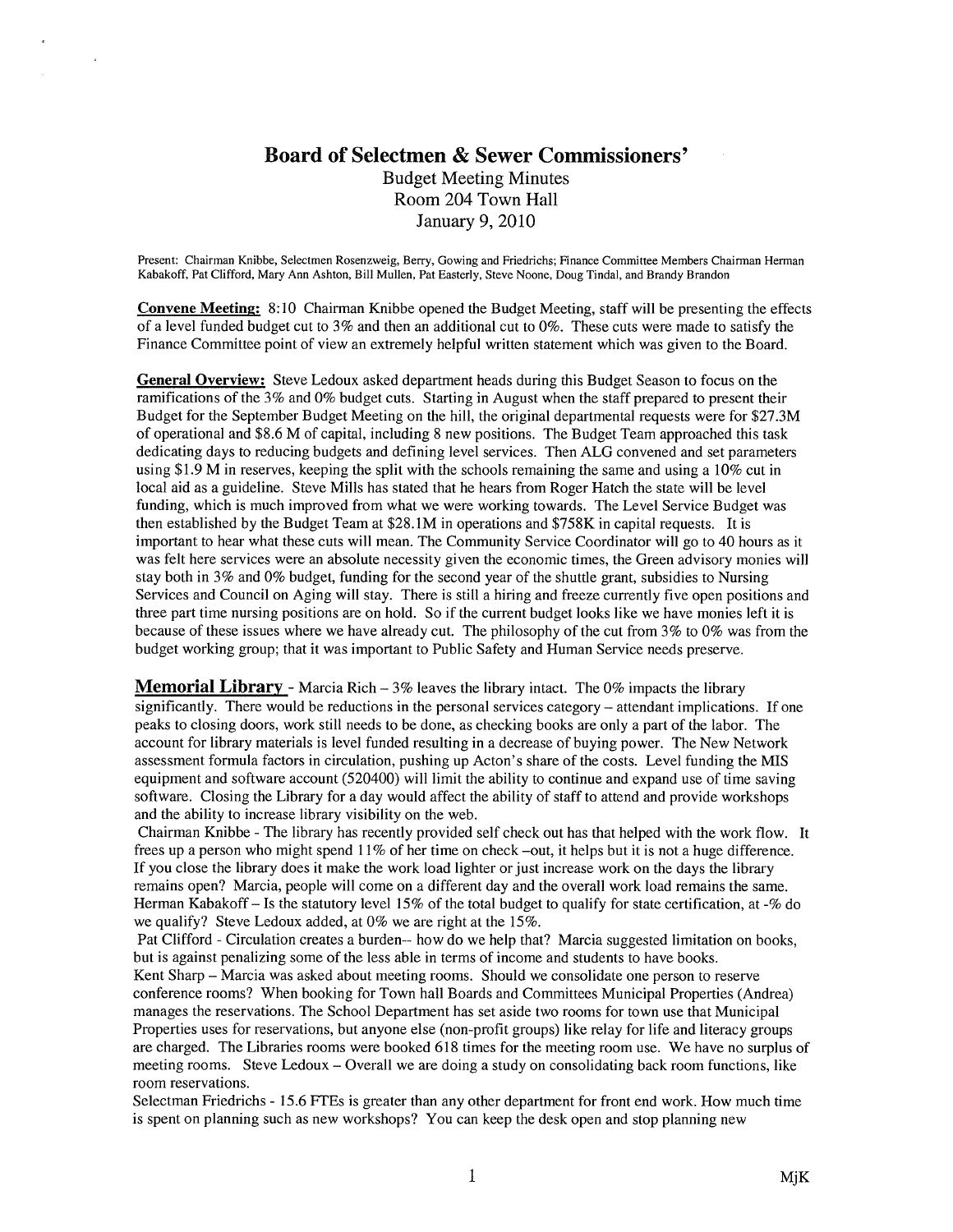programs. Marcia-- if I don't plan it doesn't happen. Child and adult programs have been requested in the surveys we have done. I would be a very expensive front desk person; 5-10% of time is spent in planning. Marcia further stated the 3% budget removes from Municipal Properties funds for changes to the HVAC system at the library which would have reduced costs for the library making funds available for other items.

 $\epsilon$ 

West Acton Citizen's Library - Jennifer Friedman - The Library has one employee, herself, and a \$1000.00 budget. The Library added 3 hours on each Sunday of Farmer's Market to its current hours. Staffing is handled by volunteers with no additional cost to the town. It is open for the public to have access to a bathroom but it does bring in additional business.

Pat Clifford — Can the library provide any extra meeting space the town is looking for? Jennifer replied they have a meeting room for 4-6 people which is very small and not ADA accessible. Inside doorways are the problem, it is useable but difficult.

Selectman Rosenzweig, Is the Tot Time Program on a sign up basis? Jennifer replied it is Toddlers with parents and limited by sign up. We are turning people away, but, due to space, it is the only way to handle it. Selectman Gowing - why two library organizations in this town? Jennifer replied because it always has been that way. John Murray replied that it is part of the charter.

Doug Tindal — The Windsor Building what could you do with it? We would do Story telling, additional educational programs such as the story teller doing a workshop, workshops for the  $5-7<sup>th</sup>$  graders and move the Tot Time program to that building. Doug-- have you done a cost analysis for assuming responsibility of the building. Jennifer, no, I would just be a small percent of that buildings use.

Selectman Friedrichs — The library operates on funds from private donations. Jennifer yes about \$2000.00 from private donations, about \$2000 from Citizen's Library Auxiliary and about \$2000 from Friends of Acton Library for a total of \$5000 annually.

**Highway** – Russell Robinson, spoke to the Department of Public Works and Highway Department on the impact of a zero based budget. A 0% budget would seriously impact the sidewalk construction program. They were planning on spending \$500K and \$IOOK would be cut. Paving of roads additionally would be cut. Traditionally the town paves every 15- 20 years on average (nation wide standard). If you add an additional 5 years to that schedule you will see a change but in 10 years you would see very serious deterioration. The department has saved the town money by using in house construction crews. They have saved monies with this approach on the Hayward and Main intersection. Proposals came in at \$161K and the town crew completed the job for 85K. Russell noted we have had no growth in the department for years.

Bill Mullin praised the department on the fantastic outcome of the Hayward/Main job for the innovative approach and the consideration to the neighborhood. He gave praise to the Selectmen for allowing the process.

Steve Noone asked what % of paving is done outside. Bruce Stamski replied all the street paving. Pat Clifford asked how the new treatment of ice on the roads was working. Bruce said it was working well that they monitor salt and use a lot less than the other towns in our cooperative per mile.

Chairman Knibbe asked if you are saving on sidewalks with in house crews will you continue to build in that way. Bruce would like to continue to do it in house as you can save monies and save problems with neighbors in dealing with the neighborhood yourself. You are able to react to change and keep a better relationship with the town folks.

Selectman Friedrichs asked when will you stop adding roads. They are really only adding small roads now that are private and the town does not plow those roads. The only ones we will possibly need to deal with in the future are roads in the Robbins Mill development.

Brandy Brandon — what affects the roads most. Bruce replied weather and heavy use.

Bill Mullin — The Dump truck Vehicle should have a useful cycle of 20 years, this one is 23 years old and has cracks and rust and break down. Can you use it 5 more years? Russell --it depends on how much money you want to put into it. Bruce said it depends on when and how it breaks, we are home in bed and the plows are out in the cold night. Selectman Gowing asked, what happens while that vehicle is out of service-- what is the cost to the town? We would have to contract out to get a replacement vehicle. Doug Tindal — Can you make a plan for us to review replacing 20 year old roads.

Engineering - Cory- Engineering supports 137.5 miles of Roads in Acton and care for 50.8 miles of sidewalks. Highway additionally plows 109 miles of road and 31 miles of sidewalk. They support the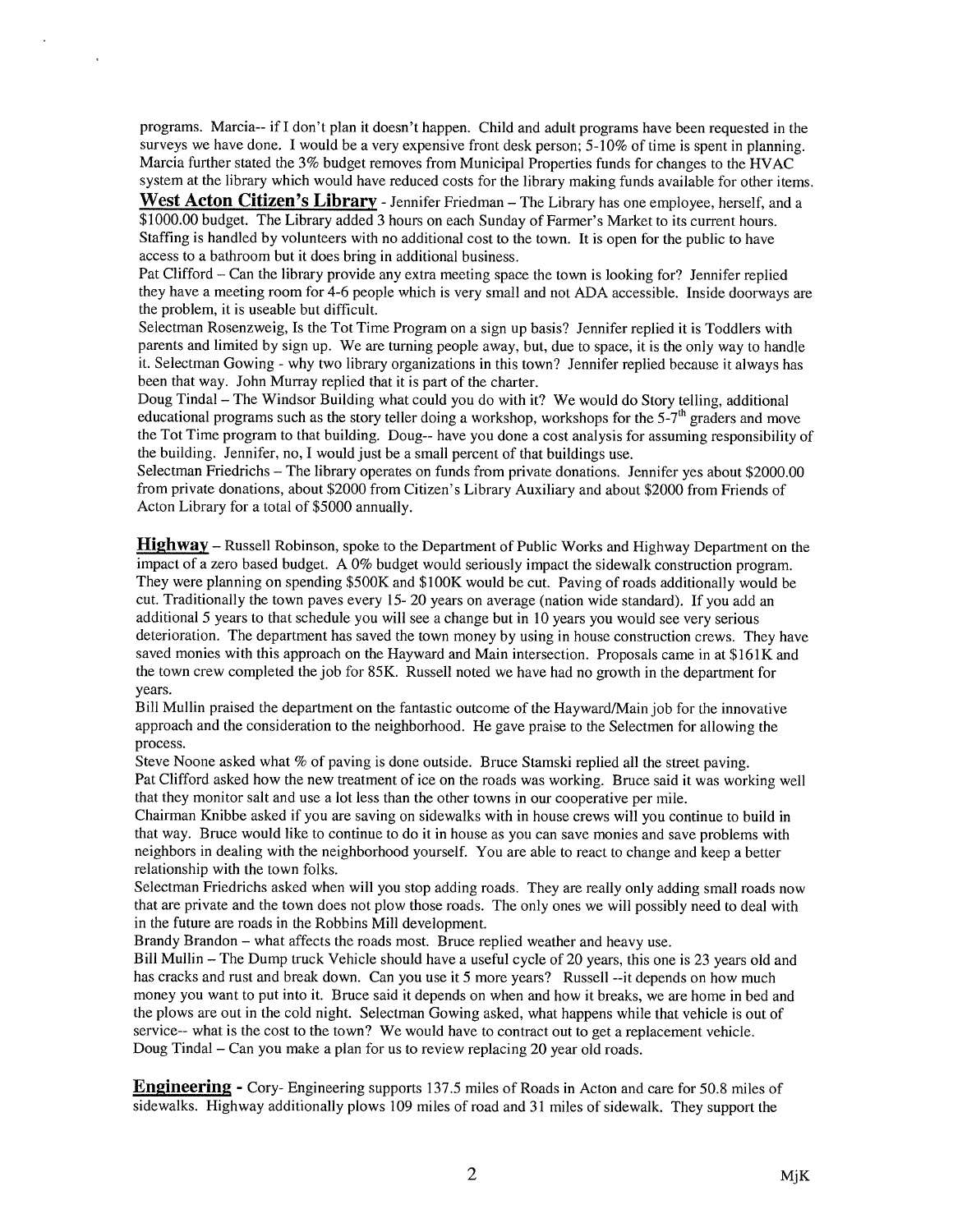Sidewalk Committee and the South Acton Train Station Advisory Committee. The zero budget has an impact on Engineering-- as Steve Ledoux has noted we are down one open position; that is a Bachelor of Science in Civil Eng. We would like someone by spring as that is when our need is the greatest. MaryAnn Ashton asked about the commuter lot having a loss of revenue due to the broken meters. If we are funding a new system what is the payback. Bruce replied coins need to be collected every 2 weeks and meters are 15 years old and get stuck so it is the total cost of running the lot; it is very labor intensive. We could charge more but at some point you cannot ask a commuter to carry \$4.00 worth of quarters each day and we could not collect that many quarters. Meter money comes from the commuter lot parking fund. Bill Mullin stated that there are limitations on use of meter fund for the maintenance of the lot. Mr. Mullin asked where in the budget are the Engineering department vehicles? Bruce replied, in the Highway budget.

 $\ddot{\phantom{a}}$ 

**Council on Aging - Jean Fleming The 3% budget is doable, the 0% budget would adversely affect us.** Minuteman Services is a regional agency that provides services to 16 towns of which Acton is one. The state funds these services but they look to towns for contributions. The Council on Aging supports Minuteman in the following areas; Protective Services, Meals on Wheels, Long Term Care Ombudsman, SHINE Health Benefits Counseling (providing space each week for the SHINE counselor to meet with seniors needing help with health insurance, pharmacy questions and setting up schedules), Money Management and the Senior Citizen's Law Project. In addition The Council provides Information and Referrals, Case Management and Home Care Services, Caregiver Support, Transportation, Nursing Home Screening, Friendly Visitation and Meals, Courses and Activities at the Center. Additionally the Center has started an innovative seniors driving program. The 0% Budget would take away the newsletter, an important means of communication with seniors, by reducing the number of mailings from 9 to 5 newsletters. (The number of 9 is down due to budgetary cuts from 12 a few years ago.) The new printer has decreased the cost of the newsletter and the Center does encourage email and about 300 are sent that way, but it is not realistic that all seniors will do this. Kitchen appliances will be affected. They have been used everyday since opening in 1994 and will start to need a schedule for repairs/replacement. The van budget has a marked increase of 30%. Not only increased rider ship but the time to get around town has increased. Utilities have increased but the seniors are cognoscente of utilities saving. Space is their biggest problem; they have moved their computer room to the dinning room. Increasing the hours for the outreach coordinator has really helped tremendously.

Steve Ledoux — the Community Service Coordinator has been a tremendous help to the Council on Aging. They have traditionally have had to stop and handle many needs of non-seniors; fuel crisis, food crisis, financial crisis, children in crisis, etc that have needs not being met. Now the Outreach Coordinator is beginning to provide seriously needed help. Carol Steiner the senior outreach worker can spend time on seniors.

Selectmen Friedrichs — Are the expenses of the COA van all covered by the enterprise budget? Jean — No it is covered by the amount from MBTA and van fares.

Bill Mullin — Are many seniors aware of the senior tax relief available, could you make people more aware. Steve Barrett -Volunteer donations are down. The seniors continue to use the work program for tax deferral.

**Building** – Frank Ramsbottom – The Building Department supports Commission on Disabilities, Historic District Commission, The Historical Commission and share in support of the Board of Appeals. Administratively the Building Department secretary takes in and processes Site Plans for the Board of Selectmen and Street Cut Permits for the Engineering Department. A review of building permit history show that while new construction permits are down, overall permits are up as a result of renovations and remodeling. The Building Department executed 2,054 permits for gas, electric and plumbing and 665 permits for buildings. His department supports all signage and banners in the town initiating both from the by-laws, the Selectmen policies and signs in the right of way. Frank noted his vehicles and documentation system needs. Frank also reviewed cost reductions in his department, currently the local inspector works reduced hours. They have instituted fee increases in building fees, electrical fees, plumbing fees and periodic inspections in the last 24 months. The state has implemented program to teach the new stretch building code but they have implemented a stronger more stringent energy code. This will call for more inspections and more time spent at each inspection.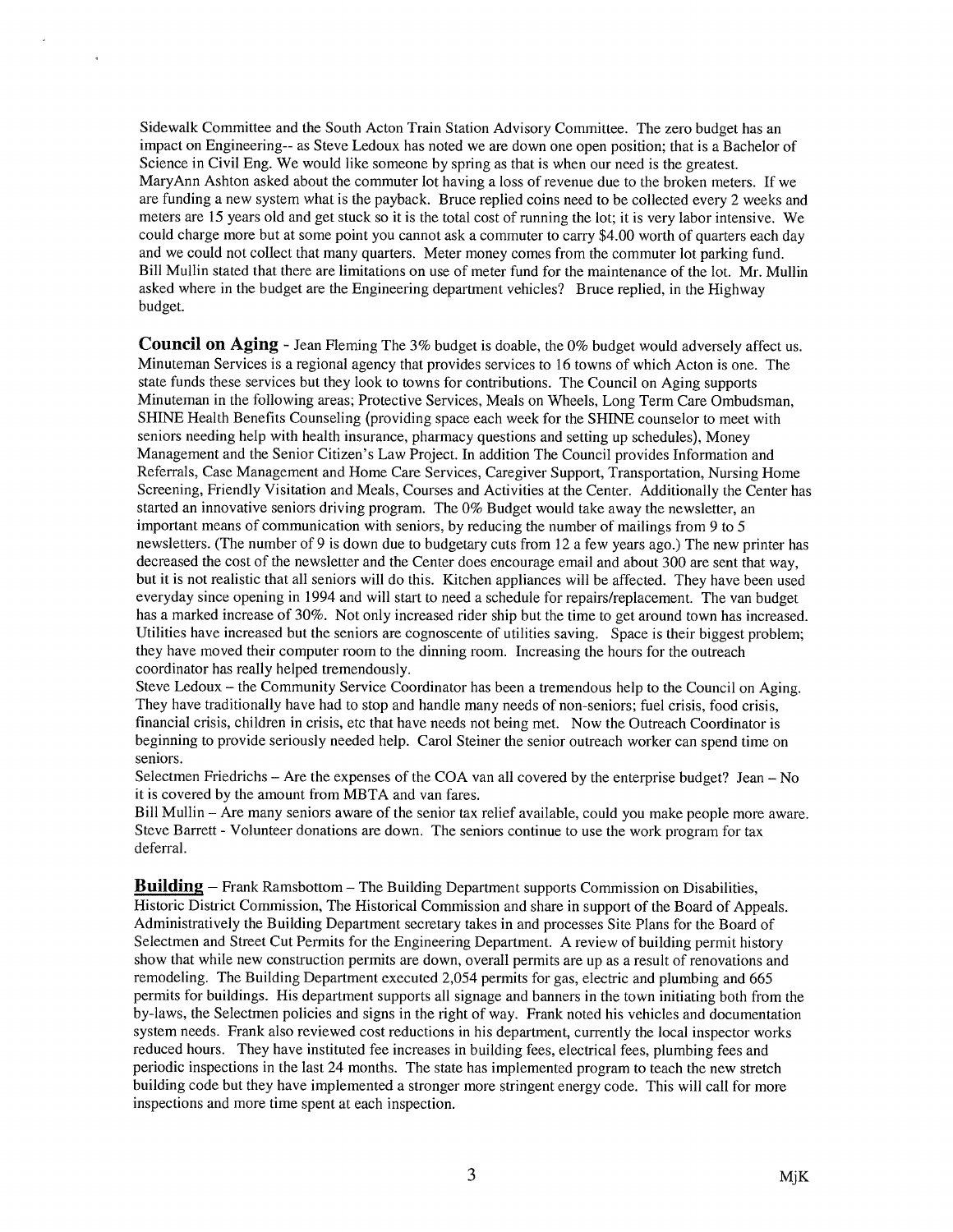Chairman Knibbe asked about staff reductions in the Zero budget. Frank stated he would need to close the office during office hours while conducting field business. His department is sharing functions currently. Steve Ledoux — The overall strategy is to increase fees to meet costs.

Lauren Rosenzweig asked if vehicle costs for his department would be included in fees. Frank replied they are coming up with a formula for vehicle maintenance/replacement.

Pat Clifford asked if we are at the point that we can get our GIS completed and up-- she would ask for this to be done.

Doug Tindal-- would one FTE person get your microfiche electronically updated?

 $\overline{\phantom{a}}$ 

Selectman Gowing-- hybrid vehicles are 32K but is there a plan in place for replacing our vehicles in this fashion. Frank said yes over time we are headed in that direction,

**Planning** - Roland Bartl stated the Planning Board supports the Selectmen, the Zoning Board of Appeals, the Planning Board, the Economic Development Committee, the Community Preservation Committee, the Historic District Commission, Assabet River Rail Trail, Bruce Freeman Rail Trail, and The Comprehensive Community Plan on \$250K of which 90% is salary and wages for 3.5 FTEs. Planning also has a quarter FTE devoted to Community Preservation. He noted that at this time expected revenue from Community Preservation is down. Planning has requested staff support; they would like to have a Preservation Planner to assist the Historic District and the Community Preservation Committee. They would handle the administrative process, keep up with the legal issues, and in general develop a consistency in that area. This request is not in either the 3% or 0% budget.

Pat Clifford asked what that would cost. Roland replied about \$28K.

The 0% budget will greatly affect the service and operation of our department. They have put printing and postage down to zero but this is not sustainable. Many citizens are using the web so that budget item can be down a little. Notices will not be sent and web site will be used but services cannot be sustained in that way.

Selectman Friedrichs questioned if fees currently cover the cost of applications. Roland replied it might not --it definitely needs to be reviewed.

Selectman Rosenzweig commented that Comprehensive Community Plan has and will continue to take a lot of staff time.

Doug Tindal wanted to comment on the excellent staff support Roland has in the Planning Department. Each and every person in the department is knowledgeable and helpful. In particular he is impressed with the professionalism shown by Kristen Alexander.

**Fire** – Chief Craig spoke to the Fire Department operating budget, salaries and OT in the book is the  $0\%$ based budget. The population shifts has resulted in calls increasing and especially in the number of simultaneous call, specifically as population shifts to older citizens. This change dramatically affects our budget, as we have been level funded for several years. Our Capital request are for protective equipment, MDT/GPS to vehicles, (similar to laptops in police cruisers.), for the shift commanders vehicle. Last year we did receive revenue for a second ambulance but no staff was added with that; so we are shifting personnel a lot. In an effort to reduce expenses we are in the process of applying for a grant to study the possibility of Regional Dispatch. Emerson hospital is out of the paramedic business so now studying with ten towns how to form and what the cost savings would be in regionalizing this service.

Chairman Knibbe we have dual ambulance how often are both in use. Chief Craig replied they have only both been in use 2 months but 70/80 times a year they could be called out at the same time. She asked about the additional request for a FTE Deputy Chief. The current one spends time on inspections and now we need a deputy to spend time on fire prevention issues as that is complex.

Herman Kabakoff asked about the revolving account, the reply was it moved to the enterprise fund at town meeting.

Selectmen Rosenzweig asked--do you get out to the schools and senior center regarding fire safety and prevention? The Chief spoke to his Safe program at schools which is funded primarily from a state grant program, additionally the Lions Club other possible donations as the program is limited by the amount of outside funding sources, rather than the budget.

Mary Ann Ashton the OT in 0% percent budget is reduced further. What is happening to the need for that coverage? Chief Craig stated it might result in the temporary closing of a station from time to time.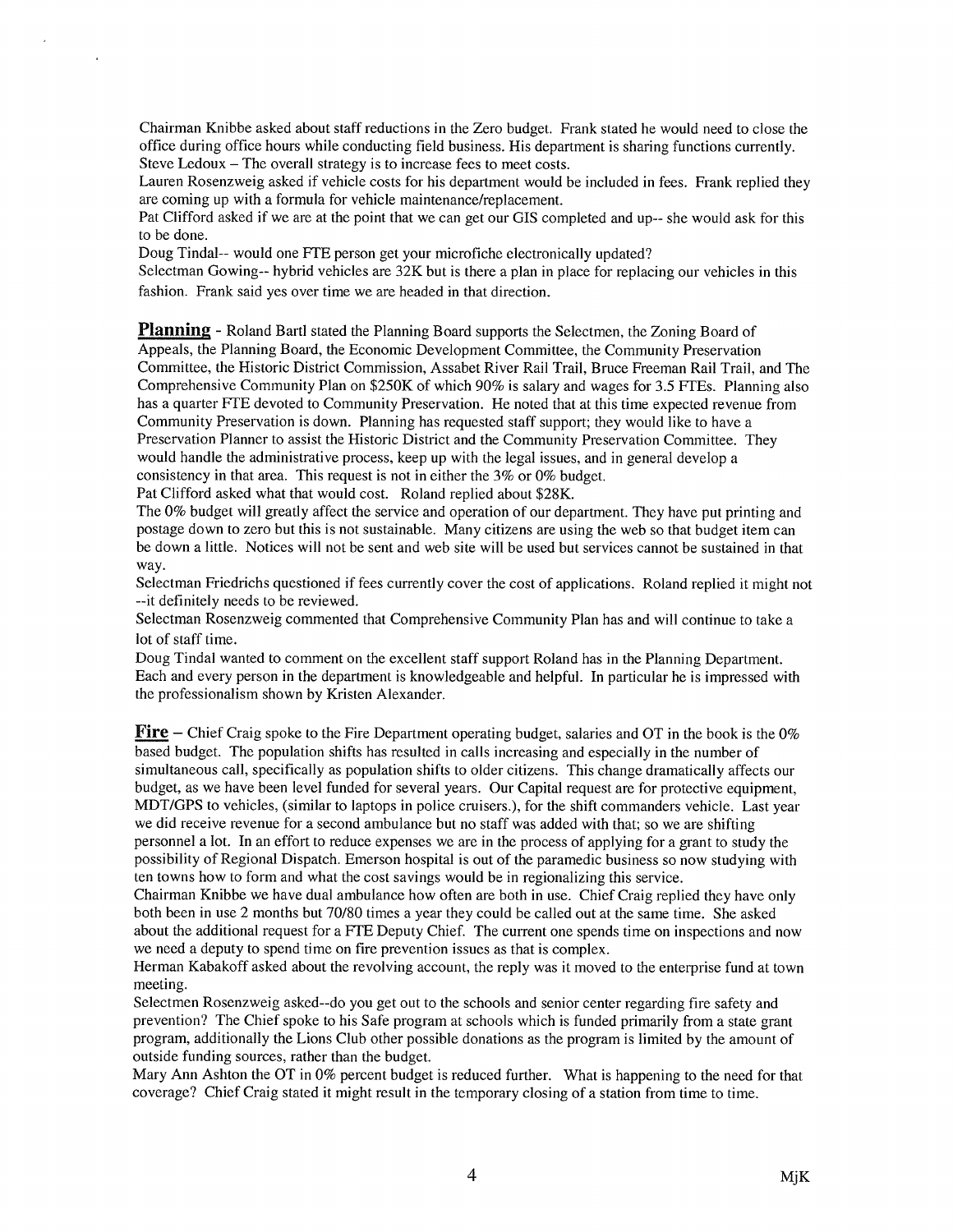**Police** – Frank Widmayer – The Police Department receives support services and helps fund the Domestic Violence Services Network, The Committee for Restorative Justice, The Motorcycle Program, Crosswalk Enforcement, and Cops in Schools all of which have previously been funded through state grants. Additionally grants have paid about half of the cost for officers' cell phones. Add to the items listed above the fact that the state has failed to provide traffic lights at promised locations such as Brookside Plaza and made cutbacks in traffic details that resulted in a direct loss to Police Department. I spend much time burdened with contracts, bargaining and labor relations hearings. The severe cuts from the state's failure to fund the Quinn Bill have made negotiations costlier and more difficult than ever before. The Deputy Chief is functionally needed for the most basic operations of our department. The position was funded three years ago at Town Meeting but never filled. I have asked for less than a 1% increase in budget. That is what I feel is necessary to operate services safely. I did not get a 3% budget and the 0% budget is devastating. The town has gone through many changes and difficult situations with an increase in population and shifting demographics, there are a lot of apartments, and various people moving in and out of town resulting in more 91 <sup>1</sup> calls. There is a need for my officers to have cell phones; only 14 out of 35 people currently have the necessary phones. They need them for investigations, scenes of accidents and to be called in for emergency shifts. Dispatch is a major problem; the department is in need of trained Emergency Medical Dispatchers. If the zero % budget is approved the Police Department will need to cut Emergency Medical training and dispatch hours to make up the difference. This will leave only one dispatcher at the desk and without training it would be an uncertified dispatcher. We are sacrificing safety and someone will die if this situation occurs.

Chief, the staff should be 2 dispatchers 24 hours a day. So cuts would result in having one dispatcher alone.

Selectmen Friedrichs, how many man the Fire Station at night? Chief Craig, they have 10 all night long. Our portable radios need to be replaced as the technology has changed considerably from analog to digital. Kent Sharp — Do you need the \$15,000 money for the radios Out of both the capital budget and the regular budget?

Chief Widmayer, No, it doesn't matter where it comes from we need one or the other, but not both so only one \$15,000 amount.

Chairman Knibbe - The request for cell phones is cut out of 0 percent budget? Yes, a \$3,000 cut was made. Selectman Friedrichs, so you will loose ¾ of your cell phones and how does that affect you?

Chief, I will not be able to contact people that I need during off hours.

Brandy Brendon, does the unified radio system help police at all? Chief, not yet we are going to a new phone system and Mark Raid can explain that.

Herman Kabakoff, for the cost of 21K we need to find that money especially money for dispatchers and 3K for the phones.

The Police Chief explained the part time dispatchers cover two shifts a week and do not help towards the full time need. So the situation is really much dire than it appears.

Doug Tindal, how are union contracts progressing? Steve replied the town is in mediation not near settlement.

Steve Ledoux added that the Community Services Coordinator has really helped the part of the community that is so down and out and need a place to go. This resource is invaluable, whether it is financial help, physical help or mental health. Chief Widmayer fully supported bringing this position to full time. Selectman Rosenzweig stated that the coordination between the Police Department and the Community Services coordinator is very good as the Police Chief is able to direct the Laura to where the help is needed. It is a huge help to his department.

Information Technology — Mark reviewed the progress of the GIS implementation plan. Due to spending freezes in FY09 and FY10, we are in the second year of layer development instead of the third. Current layer development includes the storm water drainage network and the sewer system. This is the second year that we have deferred adding a GIS/database coordinator position. The GIS system became available to the public in May 2009, and there is a link to it on the Town's web site. The voice over IP project is progressing, and the municipal telephone budget was transferred to I.T.

I.T. is assisting finance and the schools to expand the financial system package to include employee and citizen self service. Citizen self service, which includes online payments, is being tested in-house right now. The 468 Main Street facility, recreation point of sale, the town telephone system, the nursing service and the memorial library computers have been, or are being added, to the department's workload.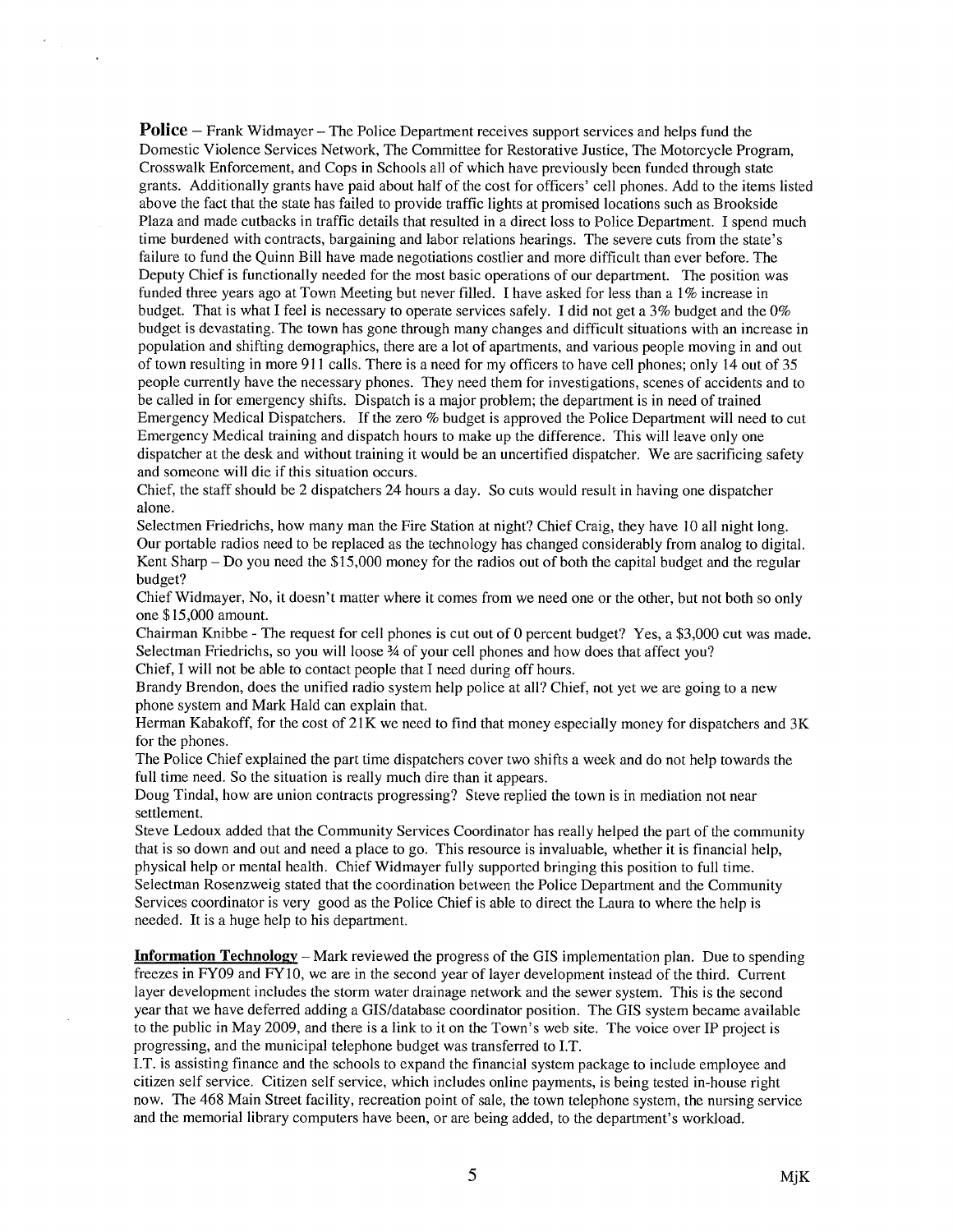J.T. reduces expenses by using thin clients instead of desktop computers, virtual servers instead of physical machines, and consolidation of telephone and cellular costs. The self service systems will hopefully cause a reduction in printing costs, as well as expanded use of Docushare to more committees.

Selectman Gowing asked if there is funding for training is included in our software updates. Mr. Hald replied that the GIS does include training. Town Hall has run out of space for people and paper— this program will be a step to help to address this problem.

Municipal Properties - Dean Charter spoke to the fact that the air conditioning improvements were cut from Memorial Library and long term they will need to cut 10% utility costs from all Municipal buildings. The budget will also cut the custom tree work and the newly accepted Tree Program which is a safety issue to prevent street tree hazard. Sprinkler system in the Public works building is being requested again as a mandatory need. A fire would be a \$7.5M dollar loss. The town acquires buildings and can think of nothing to do with them, but it is Municipal Properties job to keep them safe and in working order. Our department would like to encourage the town to take in property but not buildings as they are magnets for vandals.

Doug Tindal inquired about the house on Woodbury Lane, how much would it cost to make it useable? Dean it would cost about 200K to make it useable. Only a small portion of that house is historic and if that is what we preserve it is too small for any real use. Selectman Rosenzweig would like the Comprehensive Community Planning effort to explore why people specifically wanted to save each of the historic homes like the one on Woodbury Lane. What was the original intent and the most important aspects to be saved? They then could make a more global decision on what to do with them.

Steve Noone, what happened on 8 Piper Lane? The thinking was we would sell the house Dean replied. Steve Ledoux suggested that Piper Lane road frontage could be added to keep the land for preservation, we could sell the house. Steve Noone stated decisions have been made on Morrison Farm as the study has been completed. Are we moving forward there? There had not been an update on that study from the committee.

Pat Clifford is concerned about security.

 $\sim$ 

Selectman Friedrichs stated that the Alarm system on the municipal building could be used on the other buildings. We need list of buildings the town owns with depreciation and maintenance schedules. She wanted to hear about the DPW truck mileage. Dean explained it is only 40,000 but it is the rust and the heavy use that has it in such poor condition.

Natural Resources - Tom Tidman/Cathy Fotchman representing Conservation and Recreation spoke to the budgets. Their department supports Middlesex Chamber of Commerce, the Lions Club, Danny's Place, American Cancer Society, Sri Lanka Association, Acton Chinese Language School and the Outdoor Lighting and Education Committee. Their department maintains 160+ acres of Cemetery land and 60+ acres of Recreational fields. Town Boards and Committees that they support are Cemetery Commission, Recreation Commission, Conservation Commission, Open Space Committee, Land Stewardship Committee, Morrison Farm Re-Use/Feasibility Committee, and the Friends of the Acton Arboretum Committee. Looking at a 0% budget would result in cutting two summer people from their seasonal camp program and cutting all merit pay at the end of year. For trail maintenance they would continue to look at grant opportunities. Field maintenance and equipment, which they are always in need of and share with other departments, maybe do some in-house repair work. Their capital request is for the back hoe purchased in 1989 and seriously needs to be replaced. Herman Kabakoff - why are you asking for what appears to be a \$20K increase in spending? Tom replied that in the spring a lot of spending is done for example that is when the land stewards start to work, field maintenance is required and expenditures start at NARA. Have you had success in getting grants for maintenance through the MMA or the like? The land stewards do our grant applications when something applies. They also use Eagle Scouts very successfully to accomplish projects. One of our problems with cemetery equipment is that it is kept outside. We have been trying to get a building built for that equipment; it would take about \$200K. You will note an increase in our budget for beaver control, it cost about \$200. an animal. We are usually dealing with four or more of these animals at a time. Pat Clifford asked if the requested back hoe can be shared with highway. At cemetery there is a need to fit in small places and do light work; we can help highway in some instances but their trucks are too big and heavy for our use. Selectman Gowing, do we look at both used and new trucks? The Town Manager answered yes we ask the engineering department for advice.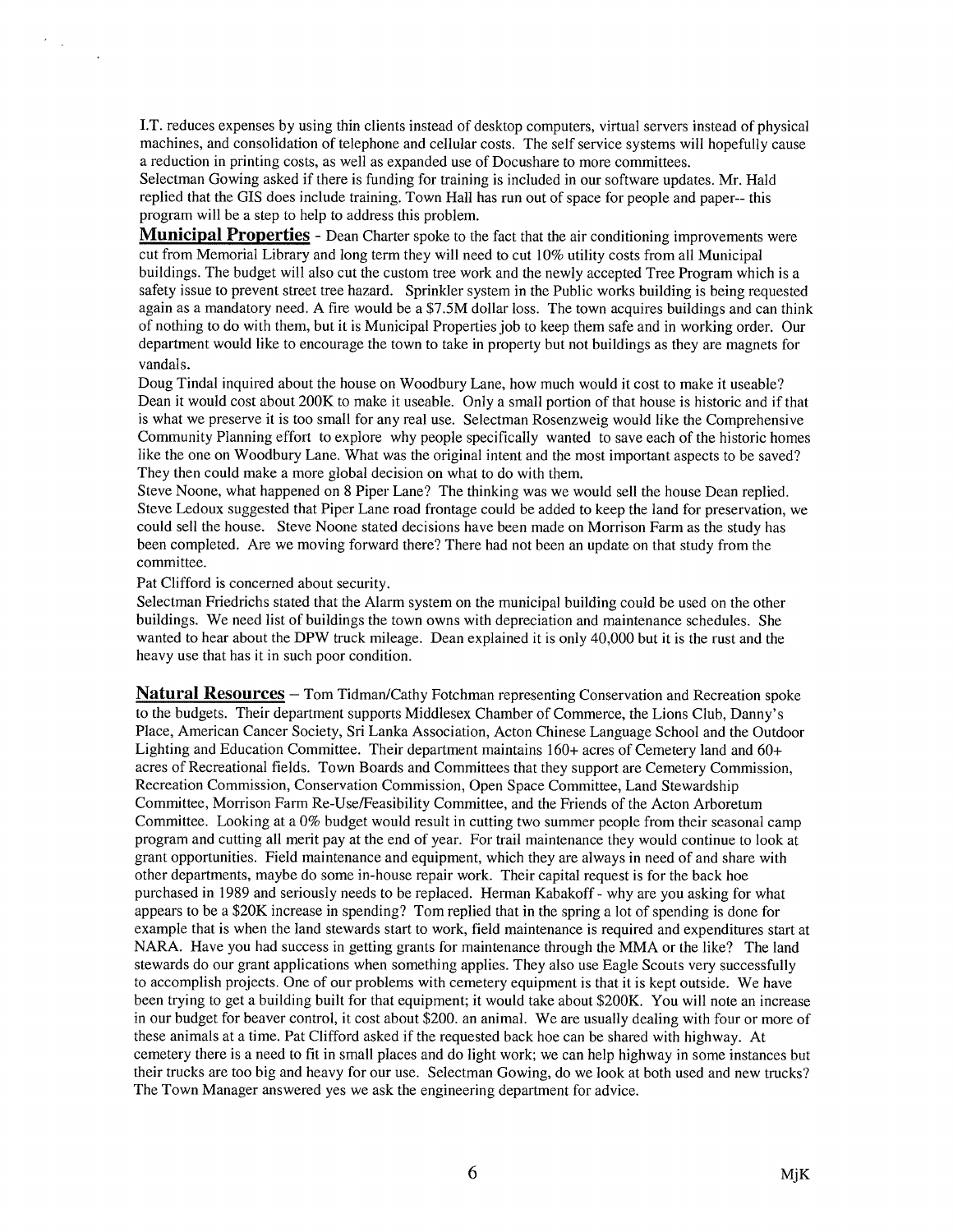Cathy noted that she has been working at reducing seasonal staff, furloughs to seasonal staff and the redesign the supervisory roles at NARA, town owned parks and playing fields, resulting in a 6.6% reduction. They have had a continual flow of donations to events such as concerts and activities at NARA. Chairman Knibbe mentioned the possibility of consolidation of the catalog with the Community Ed catalog mailing and enrollment process. Cathy responded that somewhat their needs are different as one is a summer based program as opposed to the schools with a year round program. We have decreased the money to produce the catalog, saving \$2K by going out of the local area for printing. Chairman Knibbe stated that service is difficult as it is hard to have to apply in person. Cathy stated now we are looking in to software to implement on line credit card and application payment. Schools use a different package that is much more costly. Selectman Friedrichs understood that we are up and on line with our payments. Cathy said one can call in with a credit card but cannot go on line and complete the transaction yourself and the software charges for each transaction. Selectman Friedrichs asked how much of this budget goes strictly to recreation. They will detail the \$600K for Doug Tindal. Selectman Gowing asked how we are doing with playgrounds. Cathy is working on the plan; recreation commission must look at safety, ADA accessibility, and placement of new playgrounds. Safety items will take priority.

Year: 2009--Acton Recreation Dept<mark>.</mark><br>TJ O'Grady 3<sup>rd</sup> Anniversary Event Fishing for Fun at NARA Park (up to age 14) Dog Day Jubilee Family Movie Night Lions Club Fair at NARA Park Danny Juice Music Fest! Classical Concert Annual Family Campout US Air Force Band: Afterburner! Classic Rock Concert July 4<sup>th</sup> Concert featuring the Blushing Blushing Brides Concert: July 4 with warm-up band Face Paint July 4<sup>th</sup> Fireworks Reign of Motown: Scooby Snax Band Flower Power: Classic Trax Summer of Love: In the House The British Invasion: Beatles for Sale

 $\mathcal{E}_{\text{max}}$ 

Beach Party Blast: 60s Invasion Sri Lankan Festival! Elvis Alive and Well with Oldies Show Tanglewood Marionettes Show Acton Day Winter Carnival Middlesex West Chamber of Commerce 5K Run OLEC Star Party Community Outreach Monster Bash Relay for Life Community Outreach Numerous Bus Trips Offered Numerous Show Tickets Offered Old Gold Rugby Tournament--large event with direct assistance Wedding & Corporate Outing Assistance-Large events with direct Assistance Drum Circle Community Outreach Model Rocket Launch Community Outreach

Human Resources - Mary Ann Fleckner completing her first year as Human Resource Director is to present Veteran Services, Celebrations and the Human Resource Department.

Veteran's Services will remain in place with the 0% or 3% Budget. The majority of funding in this department handled by Dore' Hunter is for housing, medical and miscellaneous expenses. The town receives reimbursements of 75% from the Commonwealth for those expenses.

Celebrations funding has dropped significantly from 2009. In FY 11 the town has been forced to drop Flags, Wreaths and Flowers for Patriot's Day and Memorial Day. I would request that line be added back into funding.

Human Resources, while the budget has not changed considerably the operations and responsibilities have changed significantly. These include newly mandated duties for Police. With the completion of the Commonwealth's Civil Service Reform, the time spent in processing one candidate will jump to about 20 hours. Additionally, the town is now self-insured and we are hoping to see cost savings. Human Resources is now doing the administrative work that the insurance carrier had previously done. This includes injury determination, interacting with the Doctor, hospital and ambulance provider, as well as negotiating prices and bill payment. Additional unfunded mandates State Ethics Laws, on-line filing of EEO and self-serve on-line filing for tracking Veteran's Services all take considerable time with no additional staff.

New regulations are updated regularly for example the recent ones regarding FFML and Cobra. These require interpretation and time with employees to distribute. The necessary advertising budget has taken a 51% cut in FY11. Our employee recognition program has taken a 72% cut. This at a time when employees and their family need to know their hard work and dedication is acknowledged and appreciated. These employees graciously donated monies to the Town's SERVE Program, the gratitude was overwhelming. My request is for a Human Resource secretarial position is critical, it was vacated in 2008. Accomplishments that this department is proud of in these difficult times: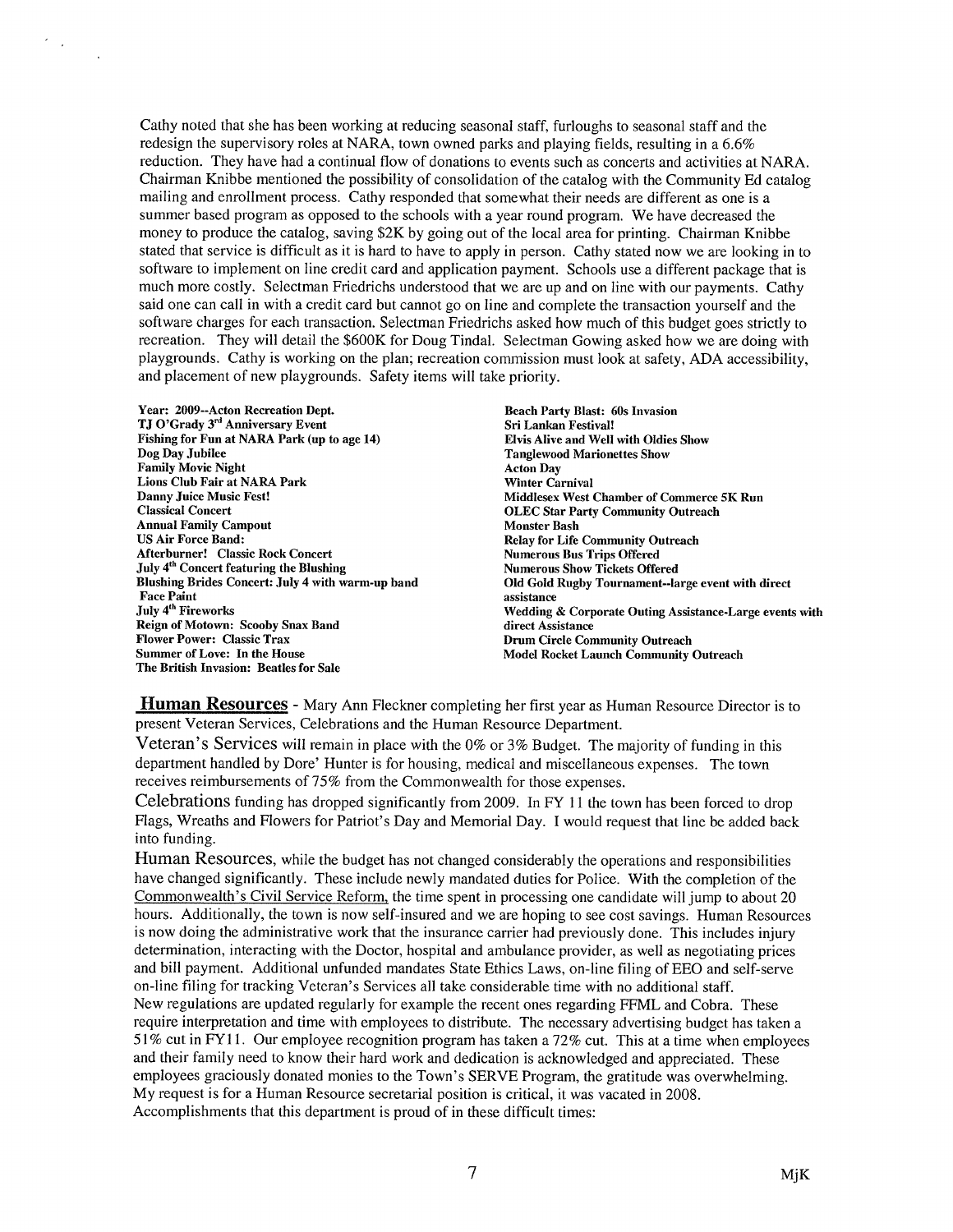- Instituting a training and education unit for employees. To date 9 sessions.
- Department heads (10) have been met with for reviews and job descriptions updated for the first time in two decades.
- Created an Orientation Program for new hires.
- Created a totally new Orientation Program for New Seasonal Employees at NARA including a piece called "Meet the Town Manager" to encourage young adults to consider a career in Public Service.
- Completely refilled all terminated employee files.
- Went live with Mass Municipal Personnel Association's Compensation Survey System, a statewide compensation survey tool.
- An Employee Recognition Committee was established to make recommendations to the Town Manager.
- Created a strong working relationship with MIIA's compensation unit to significantly reduce time to get employees back to work.
- Worked with the Town Manager to assure each employee has an Annual detailed performance review.
- I am an active member of the Mass Municipal Personnel Association interacting with HR counterparts ensuring that Acton has a voice at the table.

Selectman Gowning was impressed that the Serve program has taken off so successfully. Serve means, Residents through Voluntary Employment.

Selectman Rosenzweig does hear and is impressed that people will fund raise for the  $275<sup>th</sup>$ 

**Dore' Hunter** – Massachusetts has supported veterans economically since the revolution. Funds provided for by Chapter 115 from town to Vets are so scant that could not live in Acton on these monies. On a positive note, monies start quickly with Chapter 115. The most important part of this job as Veteran's Service Officer is working through the Veteran's Administration which is a lengthy difficult process.

**Health** - Doug Halley – Has found it difficult to get to a zero budget as the state continues to pass on Mandates with no supporting revenue. Public Health Fees include Tobacco, tanning, body and massage salons, 6 camp related, 33 different Sealer and Weights fees, 28 fees for Hazardous Waste, Underground Storage, 25 for Food Service, and approximately 70 different Sewage/Septage fees. With the continued state staff reductions the burden falls on the towns. Mandated fees carry fines making compliance necessary. His department has requested expanded hours for the Community Service Coordinator as a top priority. They have requested a new vehicle a second Prius as the old one (60,000 miles) did not pass inspection. In getting to the zero % budget the department will cut the Hazardous Waste Program by setting limits on what will be accepted. The Medical waste day will not happen and the current Medical Alerts will be curtailed. To further cut cost they are hoping to get an intern to help out and obtain the HOPE grant to offset some of the H1N1 costs. The Health Department supports the following committees.<br>Board of Health Board of Selectmen/Sewer Commissioners Board of Selectmen/Sewer Commissioners

Water Resources Advisory Committee Health Outreach Planning Essentials Committee

Wastewater Advisory Neighborhood Taskforce Social Services Steering Committee

Medical Reserve Corps

Emergency Preparedness Region 4A

The Health Department works closely with the following organizations;

SUASCO

 $\mathcal{E}(\mathcal{A})$ 

Organization for the Assabet River

Central Mass Mosquito Control

Massachusetts Department of Public Health

Massachusetts Department of Environmental Protection

Selectman Rosenzweig would like to see some monies to develop monitoring systems and data collection/graphing.

Selectman Friedrichs asked when the department will start to collect fines for storm water violations. Doug replied that the process will be part of the by law.

Merrily Evdokimoff spoke to Nursing Services which all run through the enterprise fund. Increased demands for free care and unexpected health crisis have hit her department hard. As patients have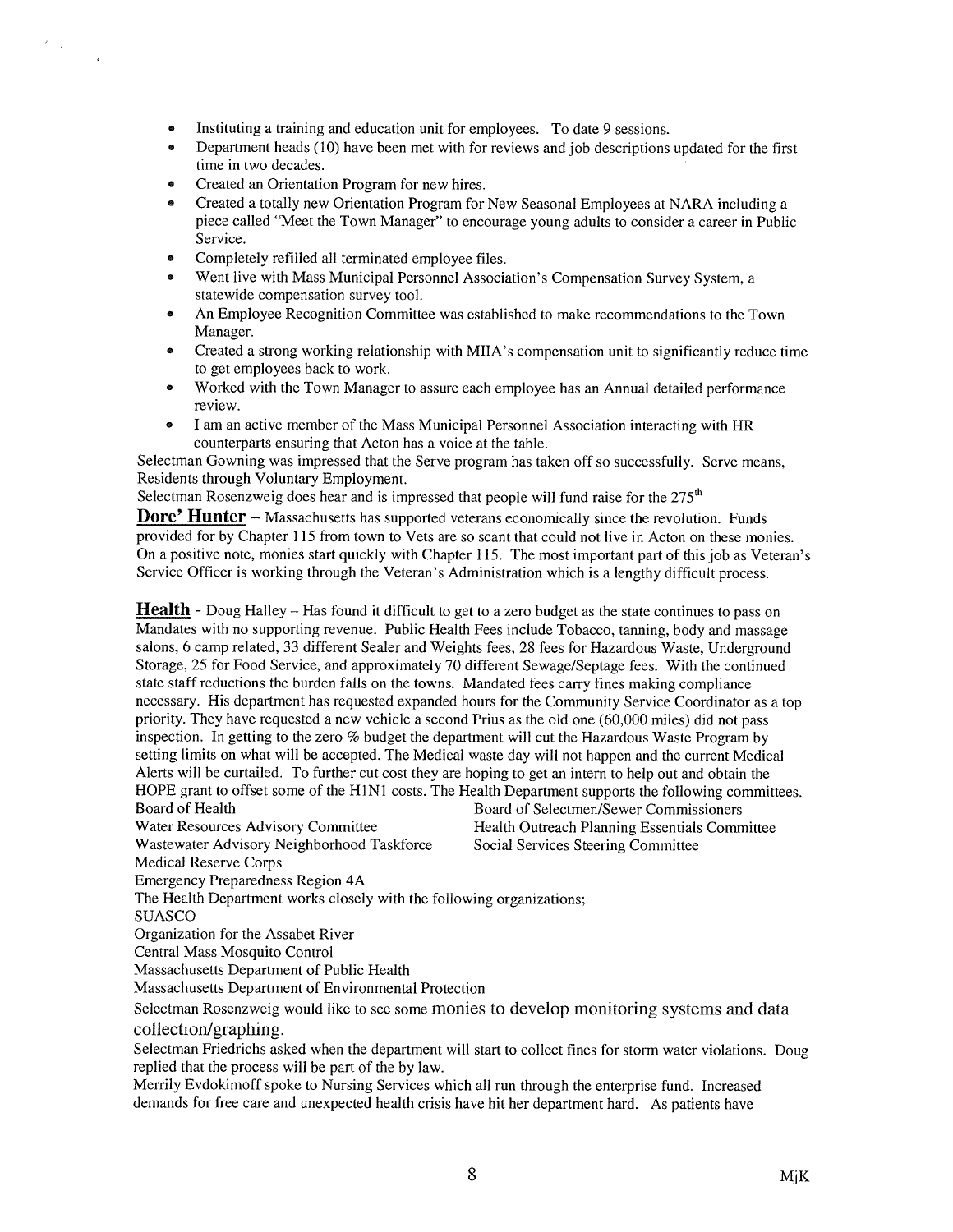increased administration has increased so overall less monies coming in. Challenges this year has been regionalization with Stow. The town receives payment for the services provided. The Home Care Organization is a 7day a week 24 hours a day operation.

Selectman Rosenzweig asked if we bill at a max rate.

 $\frac{d\mathbf{r}}{d\mathbf{r}} = \frac{1}{\sqrt{2\pi}} \frac{d\mathbf{r}}{d\mathbf{r}}$ 

Selectman Gowing asked if because we have had several HINI clinics, it spiked this year but will not carry forward. Merrily replied we need to be prepared for emergencies each year something comes up. She would like to carry emergency funds within her budget.

Finance — In Eva Taylor, the Clerk's budget one item has dropped, travel. Employees will instead use <sup>a</sup> town vehicle to travel to conferences and work in town instead of using their own vehicle and getting reimbursed. The changes you see in the budget reflect the additional elections so you will notice additional charges.

Brian McMullen -Assessors, There are three staff in this area; one clerical, one property lister and Brian. The Department of Revenue mandates study property valuations (reevaluations) every three years for recertification.

Karen Kucala is the Town Accountant; her budget is entirely payroll. Security of data is very important. Looking forward she will be working with Munis on Citizen self serve keeping in mind the Town has to be PCI compliant.

Steve Barrett - The 0% budget will give the Finance Department no replacement coverage. We are doing some major transitions now such as testing self serve payroll on munis, bringing in on line tax payments, starting on line recreation sign up and being compliant with data security implementation.

In addition, the Finance Department is a resource to the Finance Committee, Bond Certification, elections, budgets, getting free cash certified, police and fire billing, and are looking at a major reorganization in our department. In reorganizing the window service we are cutting one FTE to reduce our budget. All back

office functions will be consolidated. The heavy drivers in this budget are health insurance and pension. A possible new revenue source for the town is death care business, crematorium

Middlesex retirement how much is reserve, Steve, really none.

Selectman Rosenzweig thinks it is important to retain personal service even with the new reorganization model. Most people see the town by the interaction at the windows with these employees. They are the people with the most face time with the public.

Selectman Berry, with unemployment the way it is, will this affect more people in your model. Steve stated it very well may.

Kent Sharp, The new II IF line is offset by a reduction in property liability.

FY <sup>11</sup> Budget why is it higher? Steve, GIS, 25% increase in benefits, borrowings for modular classes and School Building projects -- all have a part.

Brandy Brandon if Middlesex Retirement System gets hit do we pay for it? Steve-- we absolutely do.

Steve Ledoux — The Town Manager's budget funds 4 people; and professional development for all departments and membership for the town in professional groups such as MMA. Compensation reserve has been removed. Steve has reduced his salary. Professional development has been cut. Legal services in the 3% budget increased to \$275k, in the level funded budget, it was reduced by \$40K. A newly created a green committee budget of \$1 OK was funded. A total of <sup>5</sup> unfilled FIEs in both budgets and three parttime from Nursing.

Steve Noone how and when will we be including collective bargaining? Steve replied that ALG is meeting on this.

Maryjane Kenney

**Euveln S. Kovenzwei**<br>auren Rosenzweig, Clerk

 $5\,$  OUP Date $\begin{matrix} \downarrow & \downarrow \end{matrix}$